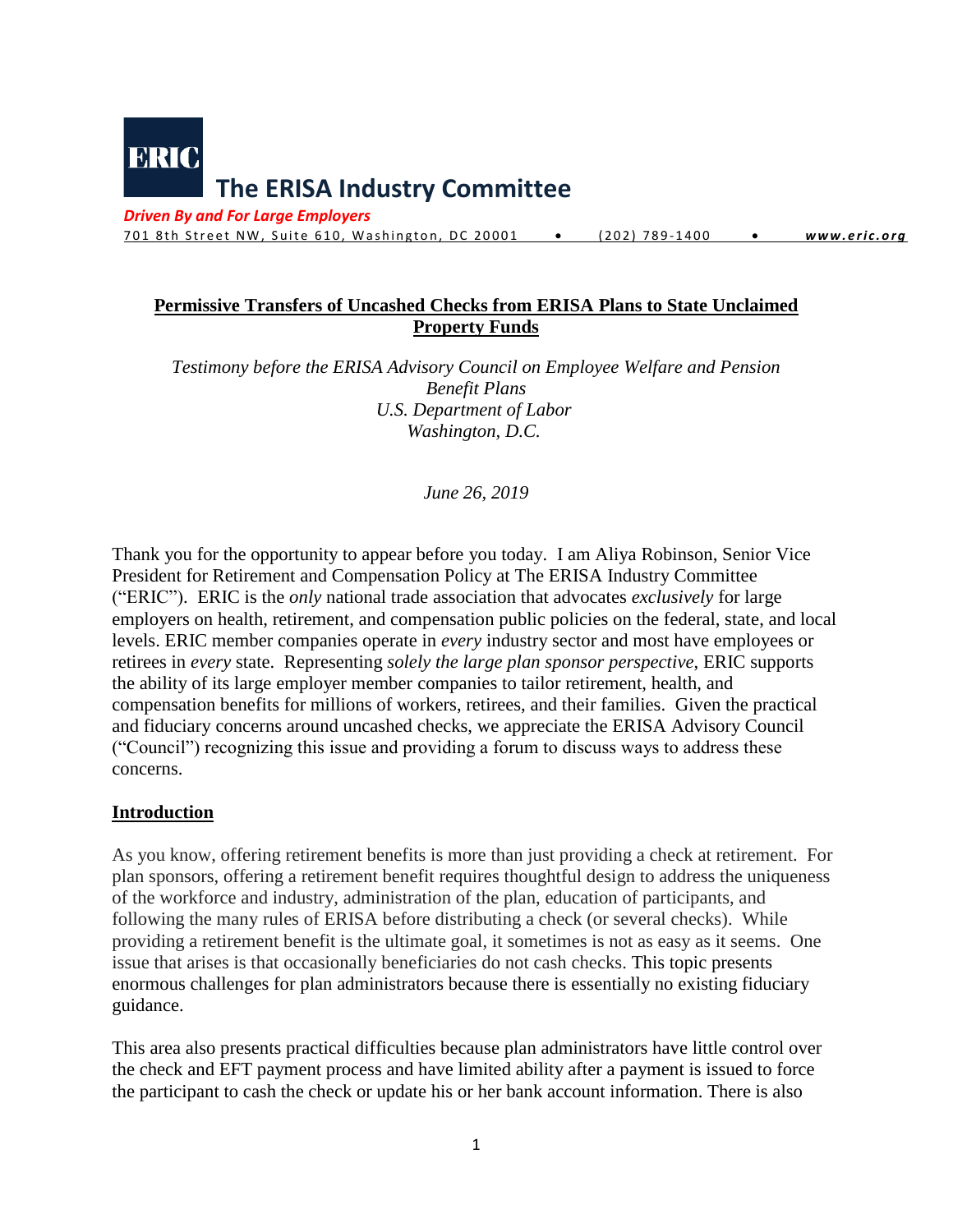applicable law (including under the Uniform Commercial Code) that makes it difficult for plans to frequently cancel uncashed checks. These challenges are compounded for small benefit payments (such as small annuity amounts). ERIC's member companies have reported ongoing problems with participants regularly failing to cash very small annuity payment checks (such as for several dollars). At the same time, it is very difficult for a plan administrator to repeatedly monitor, cancel, and reissue these small payments. These are just a few of the complicating challenges related to uncashed checks.

### **Large Plan Sponsor Concerns with Escheatment**

 $\overline{a}$ 

I would like to share more specifically the concerns of large plan sponsors. As background, there can be several reasons for uncashed checks. First, the check might not make it to the participant or beneficiary. In such case, plan sponsors would treat the participant as "missing" or "lost". We understand that the issue of missing participants is not the focus of the Council's inquiry but it is important to note that this is a related function and can create an uncashed check situation for the plan sponsor. Another situation arises when the beneficiary or participant refuses to cash a check. We have heard from several plan sponsors who have mailing addresses for the beneficiary and have spoken with the beneficiary or the family members and still cannot get the beneficiary to cash the check.

I would also like to emphasize that this is a concern that plan sponsors take seriously. Several member companies have stated that they are consistently working with record-keepers and other service providers to address this issue. One member company has imposed procedures for uncashed checks and missing participants on its record keepers as part of their contractual arrangement. Another member company has implemented an annual "audit" of its record keeper's procedures to ensure steps are being taken to minimize uncashed checks, as well as other issues. These are just two examples of the commitment that plan sponsors are making to address this issue.

ERIC has found that most plan sponsors are hesitant to escheat uncashed amounts because they have been advised by their attorneys that ERISA preempts state escheatment laws.<sup>1</sup> As such, there is a question about a beneficiary's rights against the plan if the benefits are escheated to the state. Specifically, it seems that a beneficiary could assert a claim under ERISA section 502 that the plan should not have escheated the benefit because ERISA preempts state law. In such a case, the plan might find itself paying out the benefit twice – once to the state and then to the beneficiary. Without guidance or clarification, escheating benefit payments to the state, whether voluntary or not, presents legal risks for plan sponsors.

In addition to the legal concerns, there are also significant practical concerns. For one, which state should the plan sponsor transfer the money to? Must the plan sponsor transfer each uncashed check to the state of the last known address of the beneficiary or may the plan sponsor pick one state to which to transfer all uncashed checks? If the plan sponsor must use the state of the last known address of the beneficiary, the plan sponsor will then be required to comply with the relevant escheat rules of each different state for transferring the money, which would be

<sup>&</sup>lt;sup>1</sup> See, Advisory Opinion 1994-41A (Dec. 7, 1994); Advisory Opinion 79-30A (May 14, 1979); Advisory Opinion 78-32A (December 22, 1978).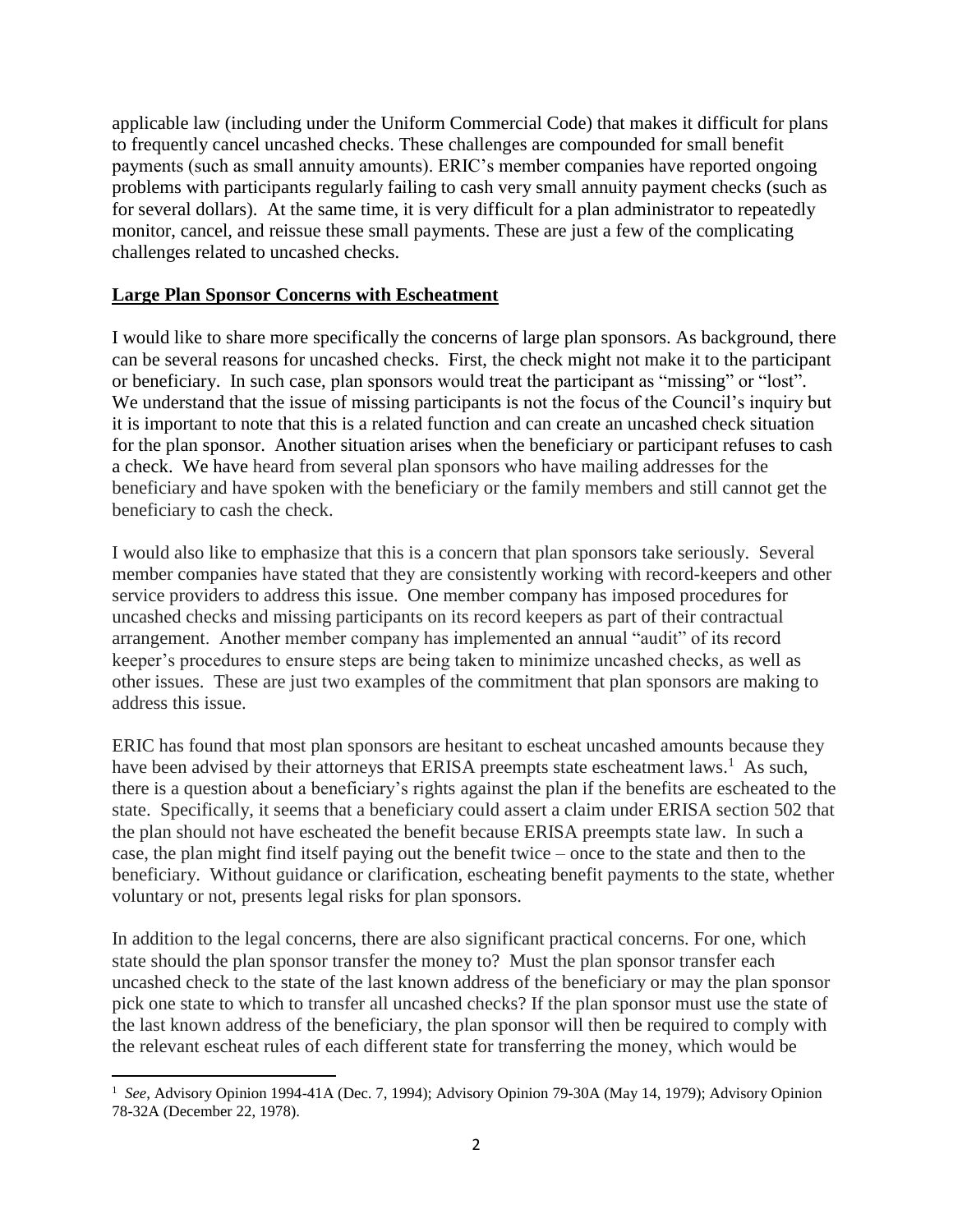administratively burdensome for large employers like ERIC member companies with retirees in every state. For example, states have different waiting periods and notice requirements before funds can be transmitted so for large plan sponsors operating in up to 50 states these requirements would create significant administrative hurdles. Moreover, having to escheat benefits to the last known address could also create difficulties for the beneficiary. Workers and retirees are mobile and, thus, a beneficiary might not keep track of the last address given to an employer – particularly if the employment was several years before retirement. Consequently, a beneficiary seeking owed payments might have to reach out to several different states to find the escheated benefit payment.

Furthermore, on-going benefit payments create additional practical issues. Since the plan cannot escheat future benefit payments, it seems that the plan would have to continually send checks, wait for them to not be claimed, and then transfer the past amounts to the state unclaimed property fund. Moreover, the transfer of past payments to the state would create a situation where the beneficiary would have to seek payment from both the state and the plan.

Consequently, for all of the reasons listed above, plan sponsors are largely unwilling to transfer unclaimed benefit funds, even voluntarily, to state unclaimed property funds. However, plan sponsors would like further guidance and clarity in how to deal with uncashed checks.

# **Current Procedures Used by Large Plan Sponsors for Uncashed Checks**

Since most plan sponsors are advised not to transfer checks to state unclaimed property funds, they must rely instead on other procedures. Unfortunately, there is not much guidance from the federal government in this area for plan sponsors and they are left on their own to determine how best to meet their obligations under ERISA. For amounts that are still considered plan assets, such as rollover amounts, plan sponsors may return these to the beneficiary's account. However, other amounts, such as required minimum distributions, cannot be returned to the beneficiary's account.

To preempt the number of uncashed checks, a plan sponsor in a defined benefit plan might suspend payments after 3-4 uncashed checks and hold the amounts until there is positive confirmation from the beneficiary. Some plan sponsors are requiring positive action from participants – particularly those over the age of 90 – before the checks are sent. However, these approaches do not address the problem of cashing the check – rather, they flag other issues which involve locating the beneficiary.

One process used by large plan sponsors that ensures the check is cashed is to encourage beneficiaries to use direct deposit. And, while plan sponsors are doing this to ease several administrative burdens, they are aware that this can create other issues in keeping track of the death of a participant and can lead to overpayment of benefits.

# **Recommendations**

We understand that the Council has requested to keep this topic separate from the efforts of the Department of Labor to provide guidance to plan sponsors relating to missing participants.